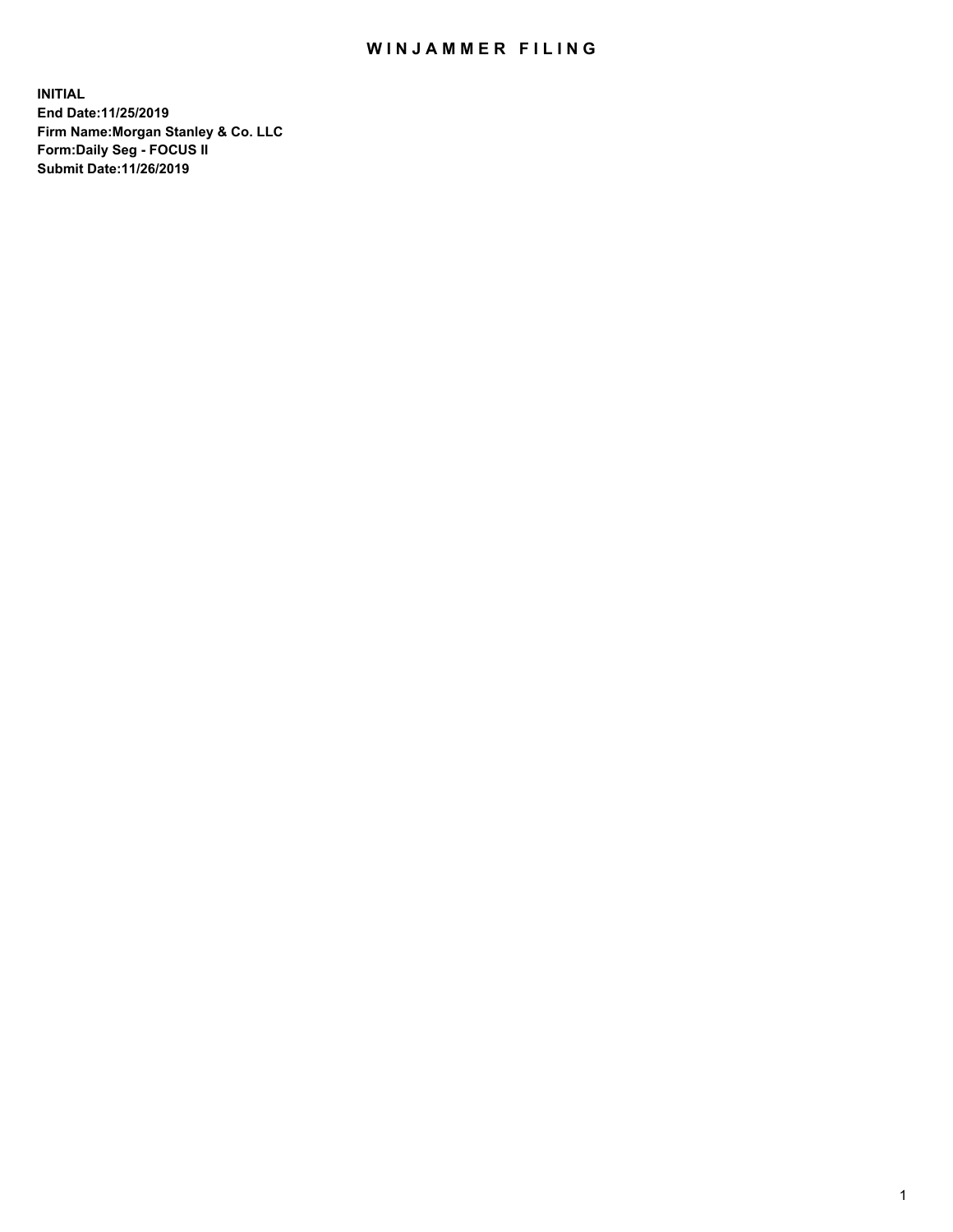**INITIAL End Date:11/25/2019 Firm Name:Morgan Stanley & Co. LLC Form:Daily Seg - FOCUS II Submit Date:11/26/2019 Daily Segregation - Cover Page**

| Name of Company                                                                                                                                                                                                                                                                                                                | Morgan Stanley & Co. LLC                               |
|--------------------------------------------------------------------------------------------------------------------------------------------------------------------------------------------------------------------------------------------------------------------------------------------------------------------------------|--------------------------------------------------------|
| <b>Contact Name</b>                                                                                                                                                                                                                                                                                                            | <b>Ikram Shah</b>                                      |
| <b>Contact Phone Number</b>                                                                                                                                                                                                                                                                                                    | 212-276-0963                                           |
| <b>Contact Email Address</b>                                                                                                                                                                                                                                                                                                   | Ikram.shah@morganstanley.com                           |
| FCM's Customer Segregated Funds Residual Interest Target (choose one):<br>a. Minimum dollar amount: : or<br>b. Minimum percentage of customer segregated funds required:% ; or<br>c. Dollar amount range between: and; or<br>d. Percentage range of customer segregated funds required between:% and%.                         | 235,000,000<br><u>0</u><br>0 <sub>0</sub><br><u>00</u> |
| FCM's Customer Secured Amount Funds Residual Interest Target (choose one):<br>a. Minimum dollar amount: ; or<br>b. Minimum percentage of customer secured funds required:% ; or<br>c. Dollar amount range between: and; or<br>d. Percentage range of customer secured funds required between:% and%.                           | 140,000,000<br><u>0</u><br><u>00</u><br>0 <sub>0</sub> |
| FCM's Cleared Swaps Customer Collateral Residual Interest Target (choose one):<br>a. Minimum dollar amount: ; or<br>b. Minimum percentage of cleared swaps customer collateral required:% ; or<br>c. Dollar amount range between: and; or<br>d. Percentage range of cleared swaps customer collateral required between:% and%. | 92,000,000<br><u>0</u><br><u>00</u><br>0 <sub>0</sub>  |

Attach supporting documents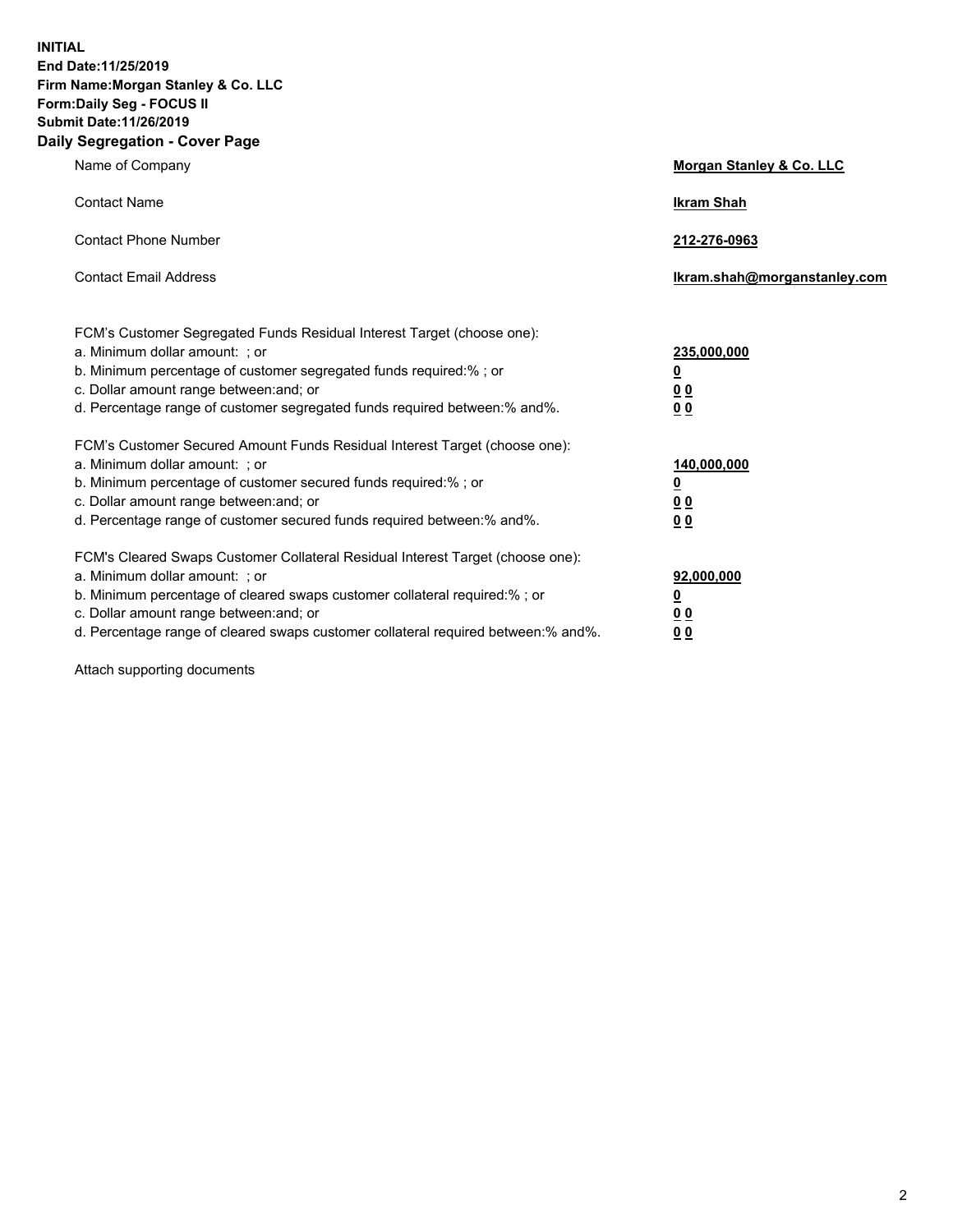## **INITIAL End Date:11/25/2019 Firm Name:Morgan Stanley & Co. LLC Form:Daily Seg - FOCUS II Submit Date:11/26/2019**

## **Daily Segregation - Secured Amounts**

|     | Foreign Futures and Foreign Options Secured Amounts                                         |                                   |
|-----|---------------------------------------------------------------------------------------------|-----------------------------------|
|     | Amount required to be set aside pursuant to law, rule or regulation of a foreign            | $0$ [7305]                        |
|     | government or a rule of a self-regulatory organization authorized thereunder                |                                   |
| 1.  | Net ledger balance - Foreign Futures and Foreign Option Trading - All Customers             |                                   |
|     | A. Cash                                                                                     | 2,649,017,863 [7315]              |
|     | B. Securities (at market)                                                                   | 2,251,468,819 [7317]              |
| 2.  | Net unrealized profit (loss) in open futures contracts traded on a foreign board of trade   | 536,031,601 [7325]                |
| 3.  | Exchange traded options                                                                     |                                   |
|     | a. Market value of open option contracts purchased on a foreign board of trade              | 7,308,305 [7335]                  |
|     | b. Market value of open contracts granted (sold) on a foreign board of trade                | -8,673,476 [7337]                 |
| 4.  | Net equity (deficit) (add lines 1.2. and 3.)                                                | 5,435,153,112 [7345]              |
| 5.  | Account liquidating to a deficit and account with a debit balances - gross amount           | 92,190,982 [7351]                 |
|     | Less: amount offset by customer owned securities                                            | -91,219,283 [7352] 971,699 [7354] |
| 6.  | Amount required to be set aside as the secured amount - Net Liquidating Equity              | 5,436,124,811 [7355]              |
|     | Method (add lines 4 and 5)                                                                  |                                   |
| 7.  | Greater of amount required to be set aside pursuant to foreign jurisdiction (above) or line | 5,436,124,811 [7360]              |
|     | 6.<br>FUNDS DEPOSITED IN SEPARATE REGULATION 30.7 ACCOUNTS                                  |                                   |
| 1.  | Cash in banks                                                                               |                                   |
|     | A. Banks located in the United States                                                       | 315,046,891 [7500]                |
|     | B. Other banks qualified under Regulation 30.7                                              | 371,689,962 [7520] 686,736,853    |
|     |                                                                                             | [7530]                            |
| 2.  | Securities                                                                                  |                                   |
|     | A. In safekeeping with banks located in the United States                                   | 425,788,640 [7540]                |
|     | B. In safekeeping with other banks qualified under Regulation 30.7                          | 0 [7560] 425,788,640 [7570]       |
| 3.  | Equities with registered futures commission merchants                                       |                                   |
|     | A. Cash                                                                                     | 8,458,501 [7580]                  |
|     | <b>B.</b> Securities                                                                        | $0$ [7590]                        |
|     | C. Unrealized gain (loss) on open futures contracts                                         | -1,372,692 [7600]                 |
|     | D. Value of long option contracts                                                           | $0$ [7610]                        |
|     | E. Value of short option contracts                                                          | 0 [7615] 7,085,809 [7620]         |
| 4.  | Amounts held by clearing organizations of foreign boards of trade                           |                                   |
|     | A. Cash                                                                                     | $0$ [7640]                        |
|     | <b>B.</b> Securities                                                                        | $0$ [7650]                        |
|     | C. Amount due to (from) clearing organization - daily variation                             | $0$ [7660]                        |
|     | D. Value of long option contracts                                                           | $0$ [7670]                        |
|     | E. Value of short option contracts                                                          | 0 [7675] 0 [7680]                 |
| 5.  | Amounts held by members of foreign boards of trade                                          |                                   |
|     | A. Cash                                                                                     | 2,145,873,759 [7700]              |
|     | <b>B.</b> Securities                                                                        | 1,825,680,180 [7710]              |
|     | C. Unrealized gain (loss) on open futures contracts                                         | 537,404,293 [7720]                |
|     | D. Value of long option contracts                                                           | 7,308,305 [7730]                  |
|     | E. Value of short option contracts                                                          | -8,673,476 [7735] 4,507,593,061   |
|     |                                                                                             | [7740]                            |
| 6.  | Amounts with other depositories designated by a foreign board of trade                      | $0$ [7760]                        |
| 7.  | Segregated funds on hand                                                                    | $0$ [7765]                        |
| 8.  | Total funds in separate section 30.7 accounts                                               | 5,627,204,363 [7770]              |
| 9.  | Excess (deficiency) Set Aside for Secured Amount (subtract line 7 Secured Statement         | 191,079,552 [7380]                |
|     | Page 1 from Line 8)                                                                         |                                   |
| 10. | Management Target Amount for Excess funds in separate section 30.7 accounts                 | 140,000,000 [7780]                |

11. Excess (deficiency) funds in separate 30.7 accounts over (under) Management Target **51,079,552** [7785]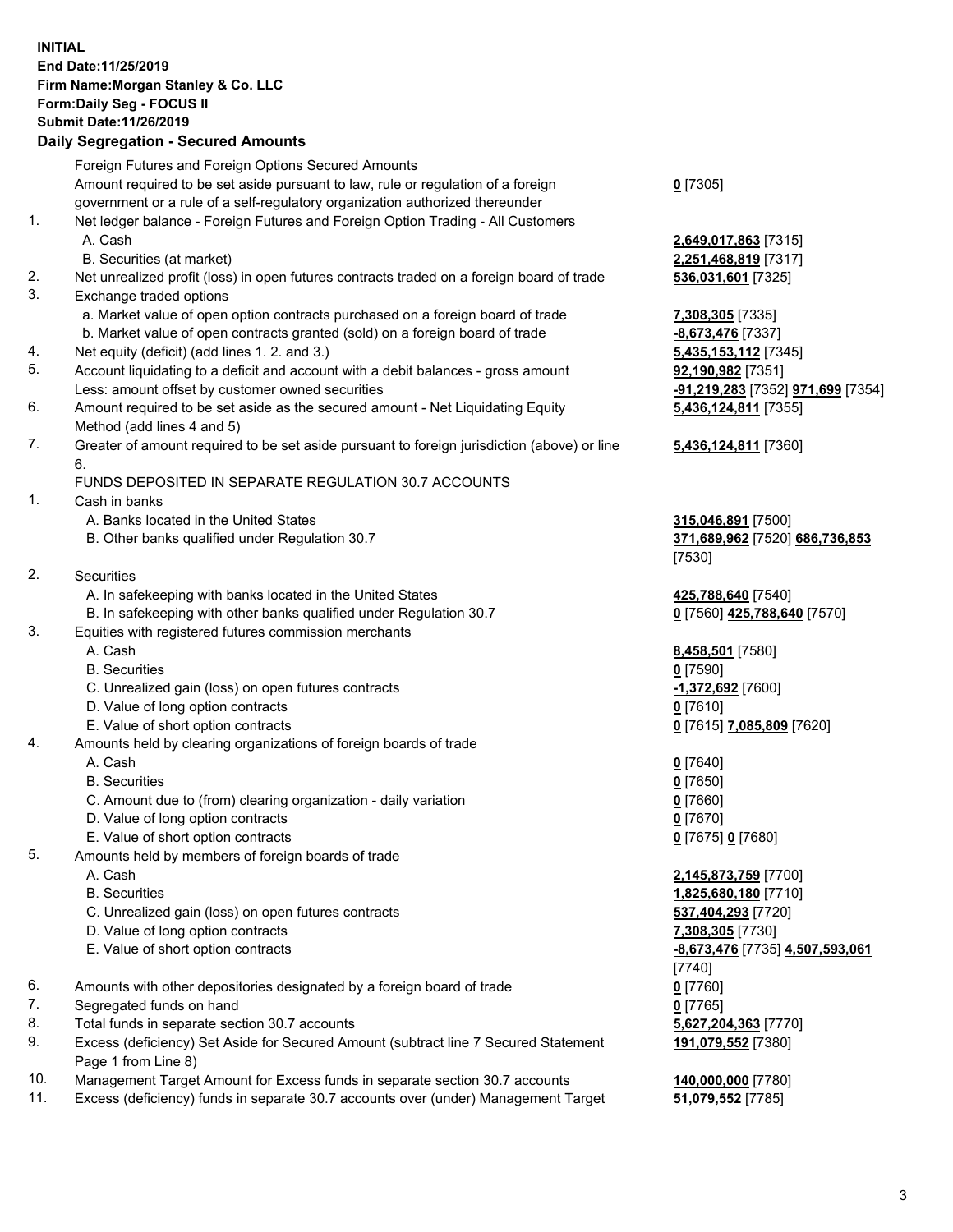|     | <b>INITIAL</b><br>End Date: 11/25/2019<br>Firm Name: Morgan Stanley & Co. LLC<br>Form: Daily Seg - FOCUS II<br>Submit Date: 11/26/2019<br>Daily Segregation - Segregation Statement |                                    |
|-----|-------------------------------------------------------------------------------------------------------------------------------------------------------------------------------------|------------------------------------|
|     | SEGREGATION REQUIREMENTS(Section 4d(2) of the CEAct)                                                                                                                                |                                    |
| 1.  | Net ledger balance                                                                                                                                                                  |                                    |
|     | A. Cash                                                                                                                                                                             | 9,566,591,208 [7010]               |
|     | B. Securities (at market)                                                                                                                                                           | 6,305,942,307 [7020]               |
| 2.  | Net unrealized profit (loss) in open futures contracts traded on a contract market                                                                                                  | 1,650,922,703 [7030]               |
| 3.  | Exchange traded options                                                                                                                                                             |                                    |
|     | A. Add market value of open option contracts purchased on a contract market                                                                                                         | 316,414,534 [7032]                 |
|     | B. Deduct market value of open option contracts granted (sold) on a contract market                                                                                                 | -234,322,054 [7033]                |
| 4.  | Net equity (deficit) (add lines 1, 2 and 3)                                                                                                                                         | 17,605,548,698 [7040]              |
| 5.  | Accounts liquidating to a deficit and accounts with                                                                                                                                 |                                    |
|     | debit balances - gross amount                                                                                                                                                       | 210,199,405 [7045]                 |
|     | Less: amount offset by customer securities                                                                                                                                          | -209,994,563 [7047] 204,842 [7050] |
| 6.  | Amount required to be segregated (add lines 4 and 5)                                                                                                                                | 17,605,753,540 [7060]              |
|     | FUNDS IN SEGREGATED ACCOUNTS                                                                                                                                                        |                                    |
| 7.  | Deposited in segregated funds bank accounts                                                                                                                                         |                                    |
|     | A. Cash                                                                                                                                                                             | 4,643,157,472 [7070]               |
|     | B. Securities representing investments of customers' funds (at market)                                                                                                              | $0$ [7080]                         |
|     | C. Securities held for particular customers or option customers in lieu of cash (at                                                                                                 | 539,321,697 [7090]                 |
|     | market)                                                                                                                                                                             |                                    |
| 8.  | Margins on deposit with derivatives clearing organizations of contract markets                                                                                                      |                                    |
|     | A. Cash                                                                                                                                                                             | 6,657,501,264 [7100]               |
|     | B. Securities representing investments of customers' funds (at market)                                                                                                              | $0$ [7110]                         |
|     | C. Securities held for particular customers or option customers in lieu of cash (at<br>market)                                                                                      | 5,766,620,610 [7120]               |
| 9.  | Net settlement from (to) derivatives clearing organizations of contract markets                                                                                                     | 196,560,045 [7130]                 |
| 10. | Exchange traded options                                                                                                                                                             |                                    |
|     | A. Value of open long option contracts                                                                                                                                              | 316,414,534 [7132]                 |
|     | B. Value of open short option contracts                                                                                                                                             | -234,322,054 [7133]                |
| 11. | Net equities with other FCMs                                                                                                                                                        |                                    |
|     | A. Net liquidating equity                                                                                                                                                           | 9,268,765 [7140]                   |
|     | B. Securities representing investments of customers' funds (at market)                                                                                                              | 0 [7160]                           |
|     | C. Securities held for particular customers or option customers in lieu of cash (at<br>market)                                                                                      | $0$ [7170]                         |
| 12. | Segregated funds on hand                                                                                                                                                            | $0$ [7150]                         |
| 13. | Total amount in segregation (add lines 7 through 12)                                                                                                                                | 17,894,522,333 [7180]              |
| 14. | Excess (deficiency) funds in segregation (subtract line 6 from line 13)                                                                                                             | 288,768,793 [7190]                 |
| 15. | Management Target Amount for Excess funds in segregation                                                                                                                            | 235,000,000 [7194]                 |
| 16. | Excess (deficiency) funds in segregation over (under) Management Target Amount                                                                                                      | 53,768,793 [7198]                  |

Excess